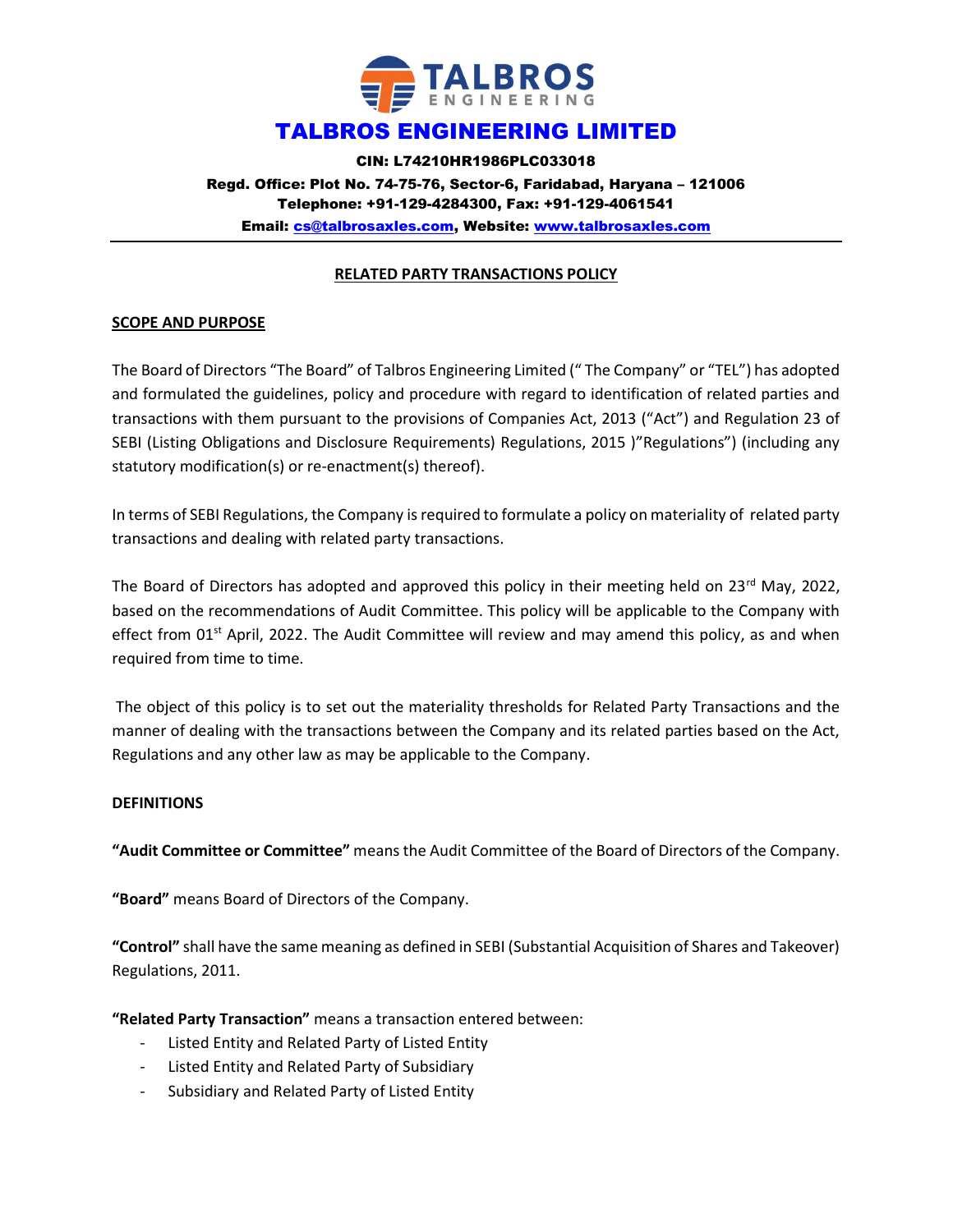

CIN: L74210HR1986PLC033018

# Regd. Office: Plot No. 74-75-76, Sector-6, Faridabad, Haryana – 121006

Telephone: +91-129-4284300, Fax: +91-129-4061541

Email: cs@talbrosaxles.com, Website: www.talbrosaxles.com

- Subsidiary and Related Party of Subsidiary
- Listed Entity and any other person/entity (Third Person) and due to such transaction benefit to the Related Party of Listed Entity or Related Party of Subsidiary
- Subsidiary & any other person/entity (Third Person) and due to such transaction benefit to the Related Party of Listed Entity or Related Party of Subsidiary
- Transaction involving a transfer of resources, services or obligations regardless of whether a price is charged and a transaction with a related party shall be construed to include single transaction or a group of transactions in a contract.

The following transactions shall be excluded:

- a) the issue of specified securities on a preferential basis, subject to compliance of the requirements under the Securities and Exchange Board of India (Issue of Capital and Disclosure Requirements) Regulations, 2018;
- b) the following corporate actions by the listed entity which are uniformly applicable/offered to all shareholders in proportion to their shareholding:
	- i. Payment of Dividend
	- ii. subdivision or consolidation of securities;
	- iii. iissuance of securities by way of a rights issue or a bonus issue; and
	- iv. buy-back of securities.
- c) acceptance of fixed deposits by banks/Non-Banking Finance Companies at the terms uniformly applicable/offered to all shareholders/public, subject to disclosure of the same along with the disclosure of related party transactions every six months to the stock exchange(s), in the format as specified by the Board:

### "Related Party" means an entity, if:

- (i) Such entity is a related party under Section 2(76) of the Companies Act, 2013; or
- (ii) Such entity is a related party under the applicable accounting standard.
- (iii) Regulation 2(1)(z)(b) of SEBI (LODR) Regulations, 2015

Under Section 2(76) of the Companies Act, 2013 "Related Party", with reference to a company, means a) a director or his relative;

- b) a key managerial personnel or his relative;
- c) a firm, in which a director, manager or his relative is a partner;
- d) a private company in which a director or manager is a member or director;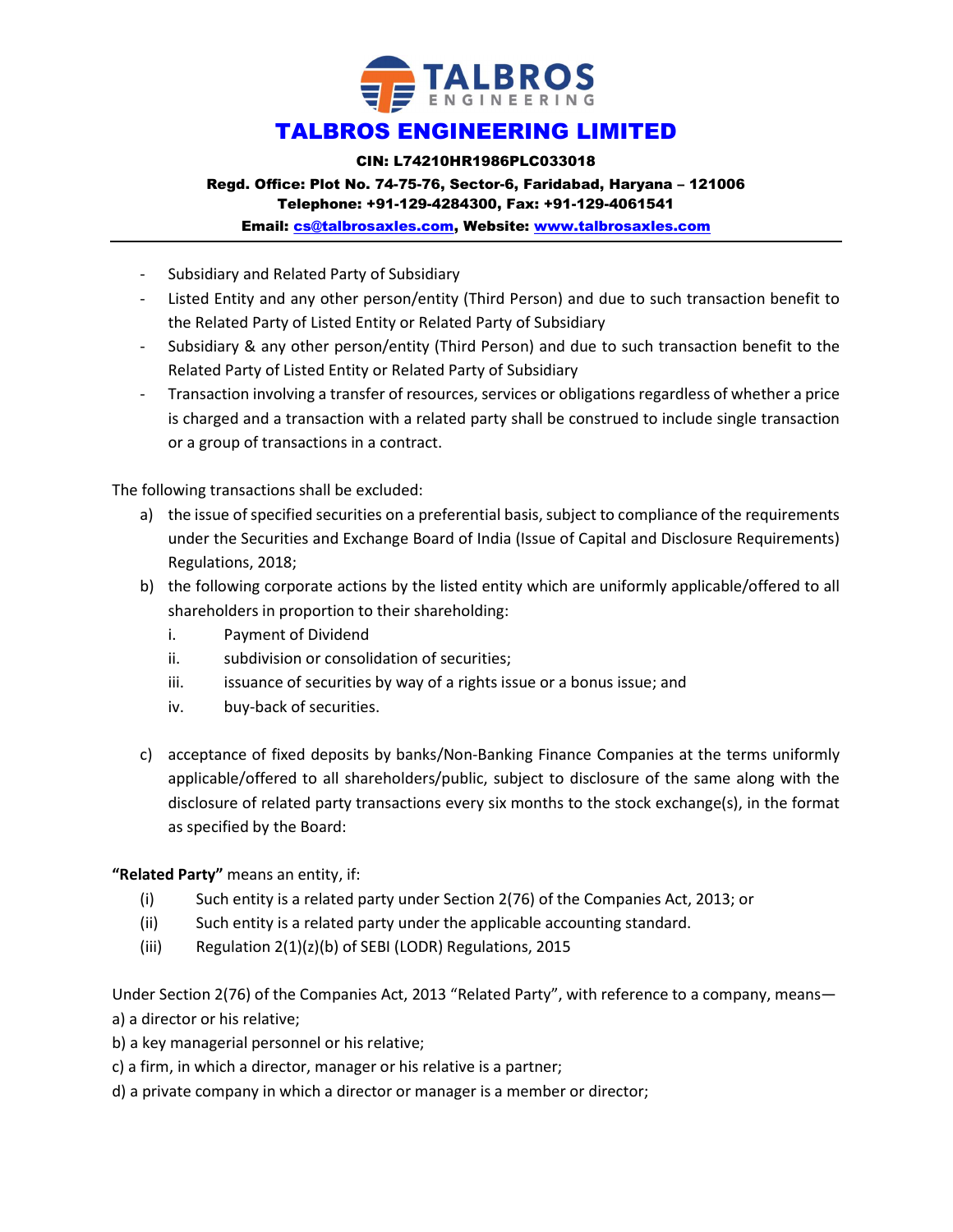

CIN: L74210HR1986PLC033018

### Regd. Office: Plot No. 74-75-76, Sector-6, Faridabad, Haryana – 121006

Telephone: +91-129-4284300, Fax: +91-129-4061541

Email: cs@talbrosaxles.com, Website: www.talbrosaxles.com

e) a public company in which a director or manager is a director and holds along with his relatives, more than two per cent of its paid-up share capital;

f) any body corporate whose Board of Directors, Managing Director or Manager is accustomed to act in accordance with the advice, directions or instructions of a director or manager;

g) any person on whose advice, directions or instructions a director or manager is accustomed to act:

Provided that nothing in sub-clauses (vi) and (vii) shall apply to the advice, directions or instructions given in a professional capacity; h) any company which is—

- i. a holding, subsidiary or an associate company of such company; or
- ii. a subsidiary of a holding company to which it is also a subsidiary;
- iii. such other person as may be prescribed.

Under Accounting Standard a "Related Party" is a person or entity that is related to the entity that is preparing its financial statements (in this Standard referred to as the 'reporting entity'). (a) A person or a close member of that person's family is related to a reporting entity if that person:

- (i) has control or joint control over the reporting entity;
- (ii) has significant influence over the reporting entity; or
- (iii) is a member of the key management personnel of the reporting entity or of a parent of the reporting entity.
- (b) An entity is related to a reporting entity if any of the following conditions applies:

(i) The entity and the reporting entity are members of the same group (which means that each parent, subsidiary and fellow subsidiary is related to the others).

(ii) One entity is an associate or joint venture of the other entity (or an associate or joint venture of a member of a group of which the other entity is a member).

(iii) Both entities are joint ventures of the same third party.

(iv) One entity is a joint venture of a third entity and the other entity is an associate of the third entity.

(v) The entity is a post-employment benefit plan for the benefit of employees of either the reporting entity or an entity related to the reporting entity. If the reporting entity is itself such a plan, the sponsoring employers are also related to the reporting entity.

(vi) The entity is controlled or jointly controlled by a person identified in (a).

(vii) A person identified in (a) (i) has significant influence over the entity or is a member of the key management personnel of the entity (or of a parent of the entity).

Under Regulation 2(1)(z)(b) of SEBI (Listing Obligations and Disclosure Requirements) Regulations, 2015, related party means a related party as defined under sub-section (76) of section 2 of the Companies Act, 2013 or under the applicable accounting standards: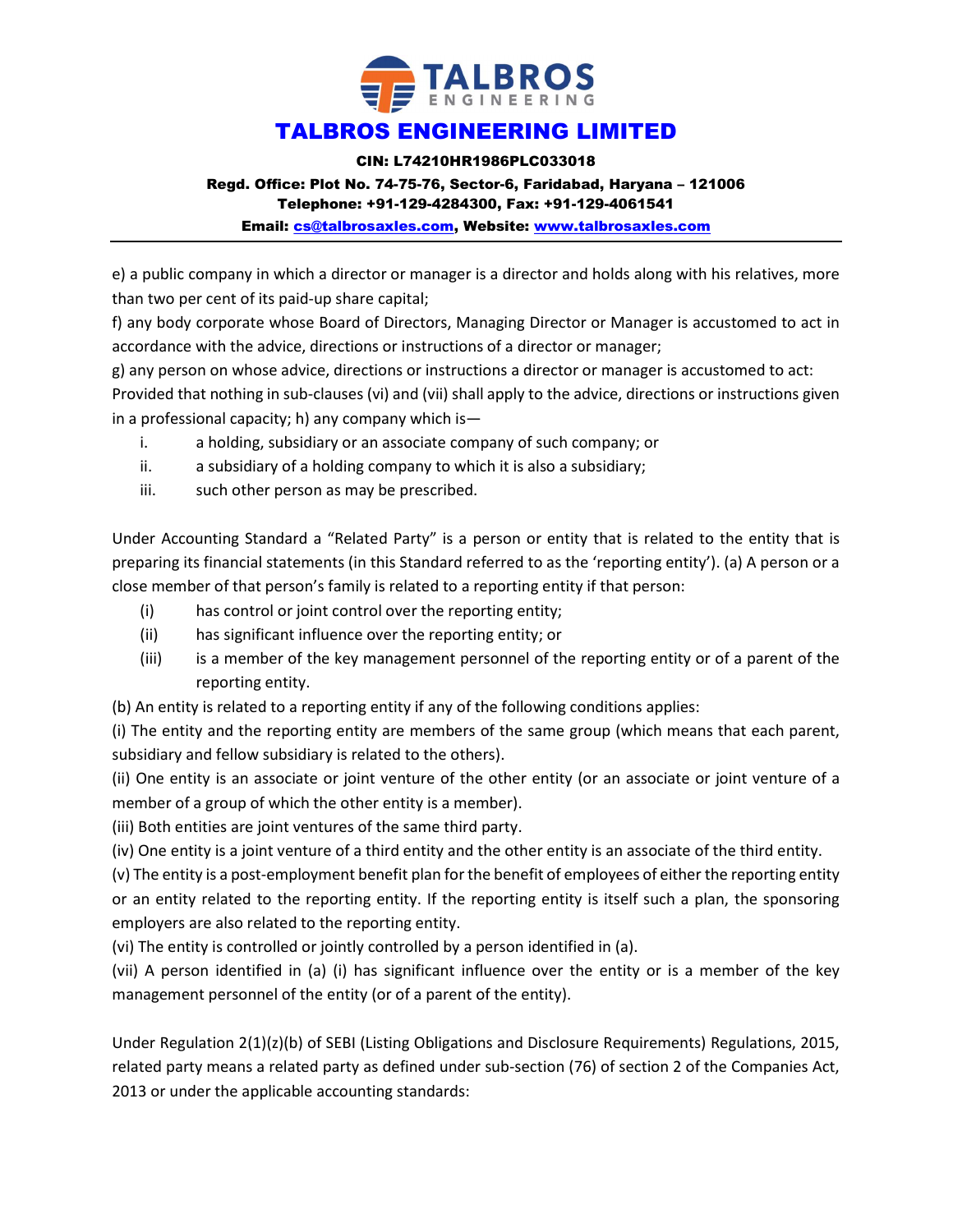

CIN: L74210HR1986PLC033018

### Regd. Office: Plot No. 74-75-76, Sector-6, Faridabad, Haryana – 121006

Telephone: +91-129-4284300, Fax: +91-129-4061541

Email: cs@talbrosaxles.com, Website: www.talbrosaxles.com

Provided that: (a) any person or entity forming a part of the promoter or promoter group of the listed entity: or

(b) any person or entity, holding equity shares:

(i) of twenty percent or more; or

(ii) of ten percent or more, with effect from April 01, 2023

In the listed entity either directly or on a beneficial interest basis as provided under section 89 of Companies Act, 2013, at any time, during the immediate preceding financial year, shall be deemed to be a related party

"Key Managerial Personnel" means key managerial personnel as defined under the Companies Act, 2013 and includes

- (i) Managing Director, or Chief Executive Officer or manager and in their absence, a whole-time Director;
- (ii) Company Secretary; and
- (iii) Chief Financial Officer

"Arm's Length Basis" means a transaction between two related parties that is conducted as if they were unrelated, so that there is no conflict of interest. For determining of Arm/s Length Basis, guidance may be taken from provisions of Transfer Pricing under Income Tax Act, 1961.

"Relatives" means relative as defined under the Companies Act, 2013 and includes anyone who is related to another,

- (i) they are members of a Hindu Undivided Family;
- (ii) they are husband and wife; or
- (iii) one person is related to the other person as:
	- (a) Father (including step-father)
	- (b) Mother (including step-mother)
	- (c) Son (including step-son)
	- (d) Son's wife
	- (e) Daughter
	- (f) Daughter's husband
	- (g) Brother (including step-brother)
	- (h) Sister (including step-sister)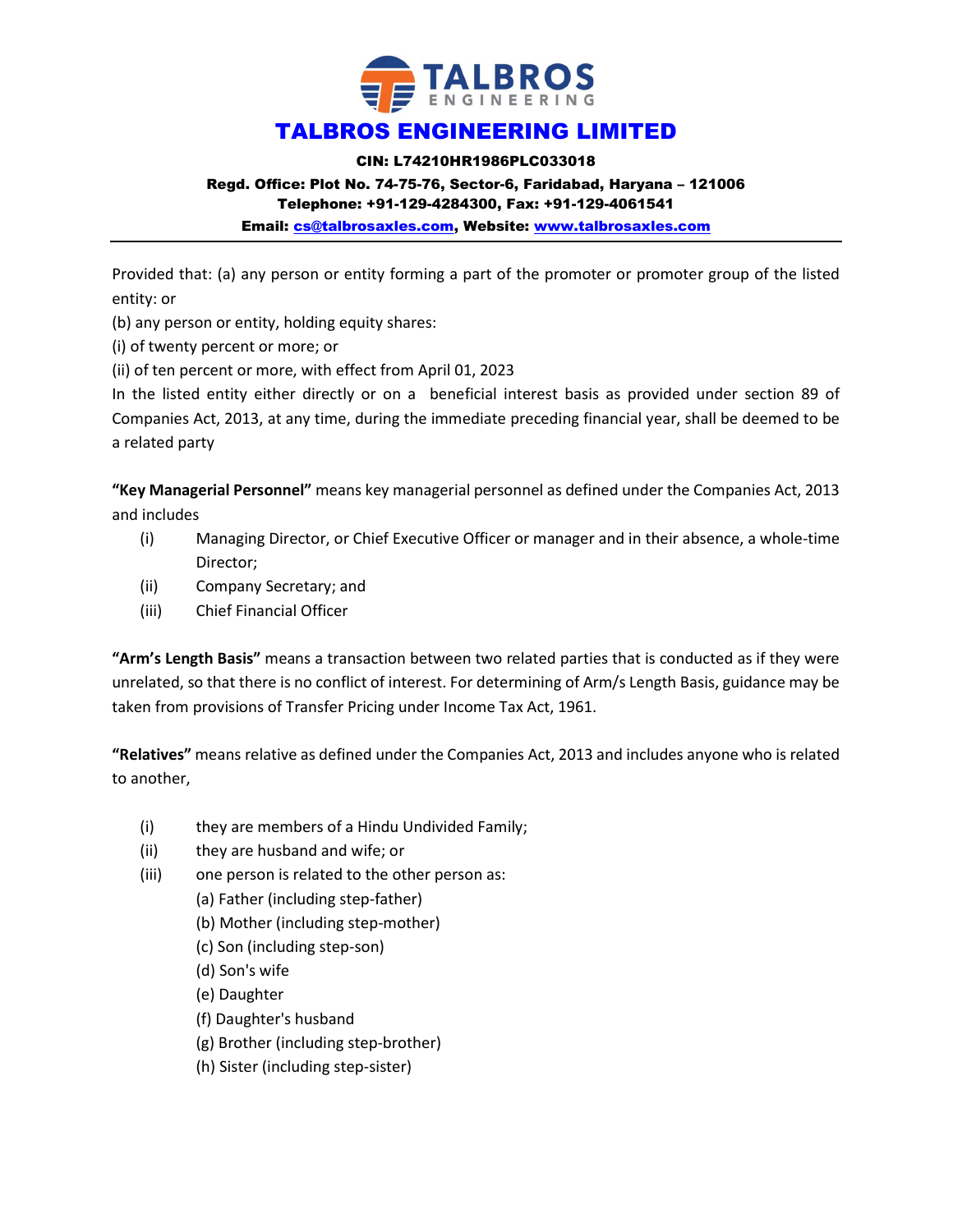

CIN: L74210HR1986PLC033018 Regd. Office: Plot No. 74-75-76, Sector-6, Faridabad, Haryana – 121006 Telephone: +91-129-4284300, Fax: +91-129-4061541 Email: cs@talbrosaxles.com, Website: www.talbrosaxles.com

#### MATERIALITY THERSHOLDS

Regulation 23 of SEBI Listing Regulations, 2015 (including any statutory modification(s) or re-enactment(s) thereof) requires a company to provide materiality thresholds for transactions beyond which the shareholders' approval will be required by way of a resolution. 'TEL' has fixed its materiality threshold at transactions entered into individually or taken together with previous transactions during a financial year exceeds 1000 Crores or ten percent of the annual consolidated turnover of the company as per last audited financial statements of the company.

Prior approval of shareholders is required for material related party transactions.

#### MANNER OF DEALING WITH RELATED PARTY TRANSACTIONS

#### Identification

Each Director or Key Managerial Personnel is responsible for providing notice to the Board or Audit Committee of any potential Related Party Transaction involving him or her as his or her relative, including any additional information about the transaction that the Board/Audit Committee may reasonably request. Board/Audit Committee will determine whether the transaction does, in fact, constitute a Related Party Transaction requiring compliance with this policy. The Company strongly prefers to receive such notice of any potential Related Party Transaction well in advance so that the Audit Committee / Board has adequate time to obtain and review information about the proposed transaction.

#### Procedure for approval

#### 1. Audit Committee

All the transactions which are identified by the Audit Committee as related party transactions should be pre-approved by the Audit Committee before entering into such transaction. The Company Secretary shall place the details of all related party transactions in the subsequent meeting of the Audit Committee. The Audit Committee shall consider the following factors while deliberating the related party transactions for its approval:

- (i) Name of party and details explaining nature of relationship
- (ii) Nature of transaction and material terms thereof including the value, if any;
- (iii) The manner of determining the pricing to ascertain whether the same is on arm's length
- (iv) Business rationale for entering into such transaction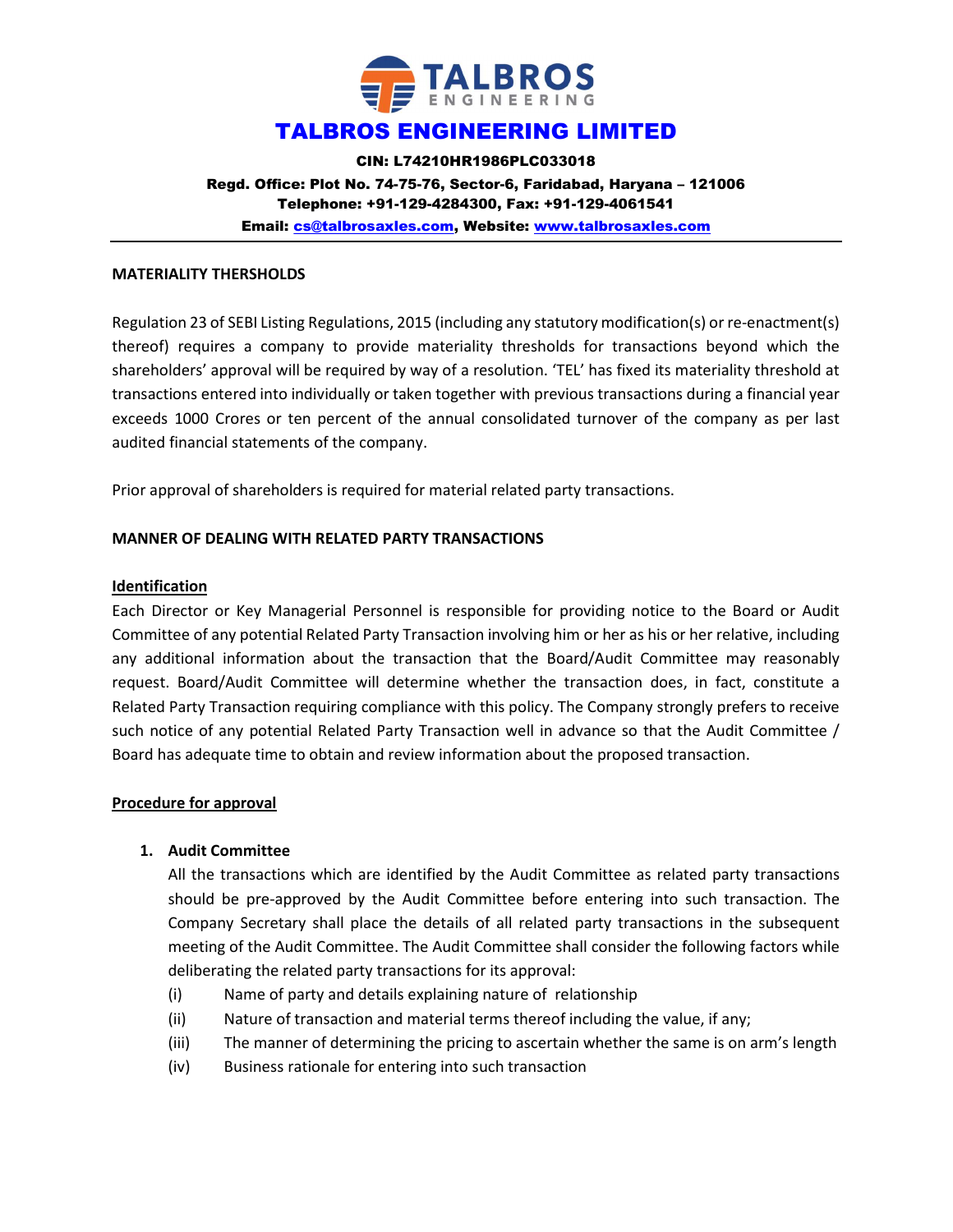

CIN: L74210HR1986PLC033018 Regd. Office: Plot No. 74-75-76, Sector-6, Faridabad, Haryana – 121006 Telephone: +91-129-4284300, Fax: +91-129-4061541 Email: cs@talbrosaxles.com, Website: www.talbrosaxles.com

Any member of the Committee who has a potential interest in any Related Party Transaction will abstain from discussion and voting on the approval of the Related Party Transaction. If the committee determines that a related party transaction is a material related party transaction or transact is not in the ordinary course of business or not at the arm's length price, the Audit Committee shall place the matter before the board for obtaining its approval.

### 2. Board Of Directors

Where approval of Board of Directors is required for any related party transaction or of the Board in any case elects to reviews any such matter or it is mandatory under any law for Board to approve the Related Party Transaction, then the considerations set forth above shall apply to the Board's review and approval of the matter, with such modification as may be necessary or appropriate under the circumstances.

Any member of the Board who has any interest in any Related Party Transaction will abstain from discussion and voting on the approval of the Related Party Transaction.

### 3. Shareholder Approval

In case Board refers a related party transaction for seeking approval of the shareholders as per the provisions of Companies Act, 2013 or SEBI regulations, if any member of Company is a related party as per this policy, such member of the Company shall not vote on resolution passed for approving such related party transaction.

#### 4. Transactions which do not require approval

The following Related Party Transactions shall not require approval of Audit Committee:

- a. Any transaction involving the providing of compensation to a Director or Key Managerial Personnel in connection with his duties to the Company including the reimbursement of reasonable business and travel expense incurred in the ordinary course of business.
- b. Any transaction in which the Related Party's interest arises solely from ownership of securities issued by the Company and all holders of such securities receive the same benefits on pro rata basis as the Related Party.

#### **DISCLOSURES**

The Company shall disclose, in the Board's report, transactions prescribed in Section 188(1) of the Act with related parties, which are not in ordinary course of business or arm's length basis along with the